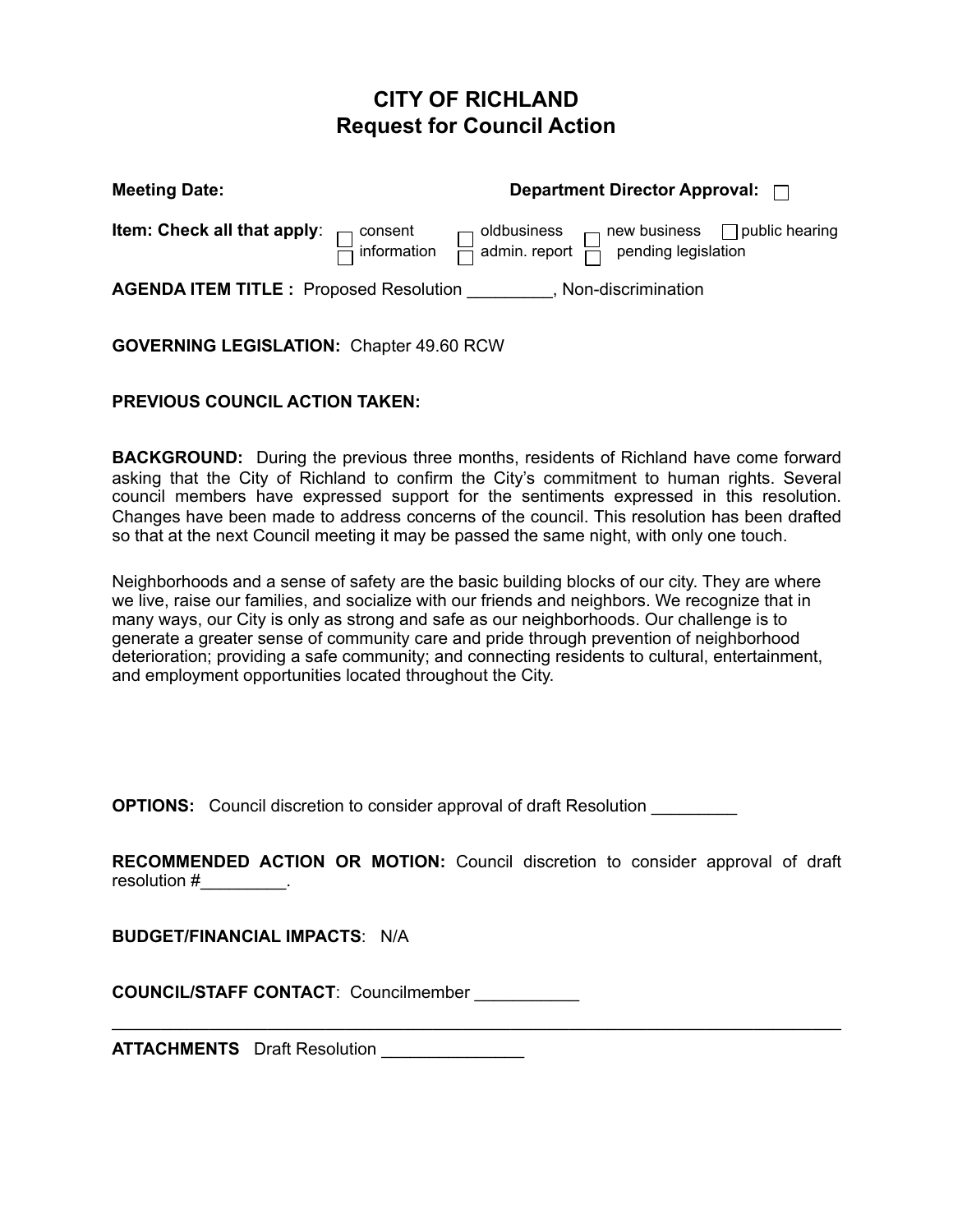## **CITY OF RICHLAND BENTON COUNTY, WASHINGTON RESOLUTION NO. \_\_\_\_\_\_\_\_\_\_**

## **A RESOLUTION OF THE CITY OF RICHLAND, BENTON COUNTY, WASHINGTON, AFFIRMING THE CITY AS AN INCLUSIVE CITY WHERE ALL ARE WELCOME AND DISCRIMINATION IS NOT TOLERATED; AND OTHER MATTERS RELATED THERETO.**

 WHEREAS, Article I, Section I of the Washington Constitution declares that "governments derive their just powers from the consent of the governed, and are established to protect and maintain individual rights"; and

 WHEREAS, the Washington State Legislature has established the "Washington Law Against Discrimination" pursuant to chapter 49.60 RCW; and

 WHEREAS, pursuant to RCW 49.60.010, the Washington State Legislature finds and declares "practices of discrimination against any of its inhabitants because of race, creed, color, national origin, families with children, sex, marital status, sexual orientation, age, honorably discharged veteran or military status, or the presence of any sensory, mental, or physical disability or the use of a trained dog guide or service animal by a person with a disability … threatens not only the rights and proper privileges of its inhabitants but menaces the institutions and foundation of a free democratic state"; and

 WHEREAS, pursuant to RCW 49.60.030, the "right to be free from discrimination because of race, creed, color, national origin, sex, honorably discharged veteran or military status, sexual orientation, or the presence of any sensory, mental, or physical disability or the use of a trained dog guide or service animal by a person with a disability is recognized as and declared to be a civil right of the people of this state"; and

 WHEREAS, pursuant to the City's adopted Vision Statement, it is the vision of the City and its citizens that the City of Richland is and continues to be "[a] progressive, safe and family-friendly community that welcomes diversity"; and

 WHEREAS, the City Council hereby declares its affirmation to support, uphold, and enforce all applicable laws within the City; and

 WHEREAS, the City Council desires to make clear that the City of Richland is a city that strives in all instances and through all actions to be an inclusive City, where discrimination of any form is not and shall not be tolerated, where laws apply equally to all residents, and where all individuals, families, and businesses are welcome so that they may flourish and prosper within its boundaries.

 NOW THEREFORE, be it resolved by the City Council of the City of Richland, Benton County, Washington as follows:

**Section 1.** Declaration of City Council. The City Council desires to make clear that the City of Richland is a city that strives in all instances and through all actions to be an inclusive City, where discrimination of any form is not and shall not be tolerated, where laws apply equally to all residents, and where all individuals, families, and businesses are welcome so that they may flourish and prosper within its boundaries.